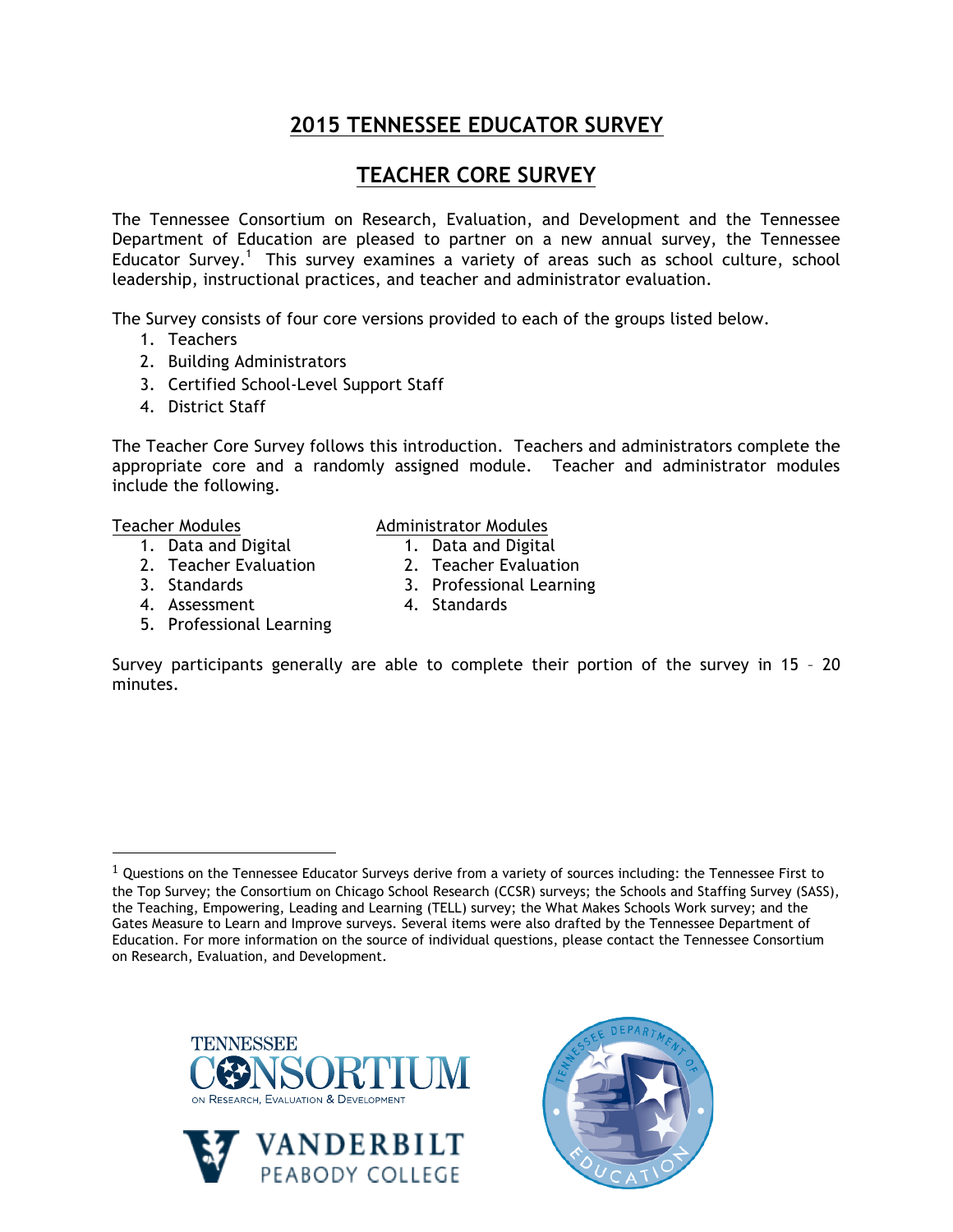# **2015 TENNESSEE EDUCATOR SURVEY - TEACHER CORE**

## **TEACHER CORE: School Climate and Leadership**

1. Please rate how strongly you agree or disagree with the following statements about your school.

|                                                                                                                         | Strongly<br><b>Disagree</b> | <b>Disagree</b> | Agree | Strongly<br>Agree |
|-------------------------------------------------------------------------------------------------------------------------|-----------------------------|-----------------|-------|-------------------|
| a. The staff feels comfortable raising issues with<br>school leaders that are important to them<br>with school leaders. |                             |                 |       |                   |
| b. There is an atmosphere of trust and mutual<br>respect within this school.                                            |                             |                 |       |                   |
| c. Most of my colleagues share my beliefs and<br>values about what the central mission of the<br>school should be.      |                             |                 |       |                   |
| d. Teachers are held to high professional<br>standards for delivering instruction.                                      |                             |                 |       |                   |
| e. Teachers hold students to high academic<br>standards.                                                                |                             |                 |       |                   |

2. Please rate how strongly you agree or disagree with each of the following statements concerning this school year (2014-15)?

|                                                                                              | Strongly<br><b>Disagree</b> | Disagree | Agree | Strongly<br>Agree |
|----------------------------------------------------------------------------------------------|-----------------------------|----------|-------|-------------------|
| a. The teachers at this school like being here; I<br>would describe us as a satisfied group. |                             |          |       |                   |
| b. I feel appreciated for the job that I am<br>doing.                                        |                             |          |       |                   |
| c. The stress and disappointments involved in<br>teaching at this school aren't worth it.    |                             |          |       |                   |

3. Please rate how strongly you agree or disagree with the following statements about school leadership in your school.

|                                                                                    | Strongly<br><b>Disagree</b> | <b>Disagree</b> | Agree | Strongly<br>Agree |
|------------------------------------------------------------------------------------|-----------------------------|-----------------|-------|-------------------|
| a. School leadership consistently supports the<br>school staff.                    |                             |                 |       |                   |
| b. School leadership makes a sustained effort<br>to address staff concerns.        |                             |                 |       |                   |
| c. School leadership provides useful feedback<br>about my instructional practices. |                             |                 |       |                   |





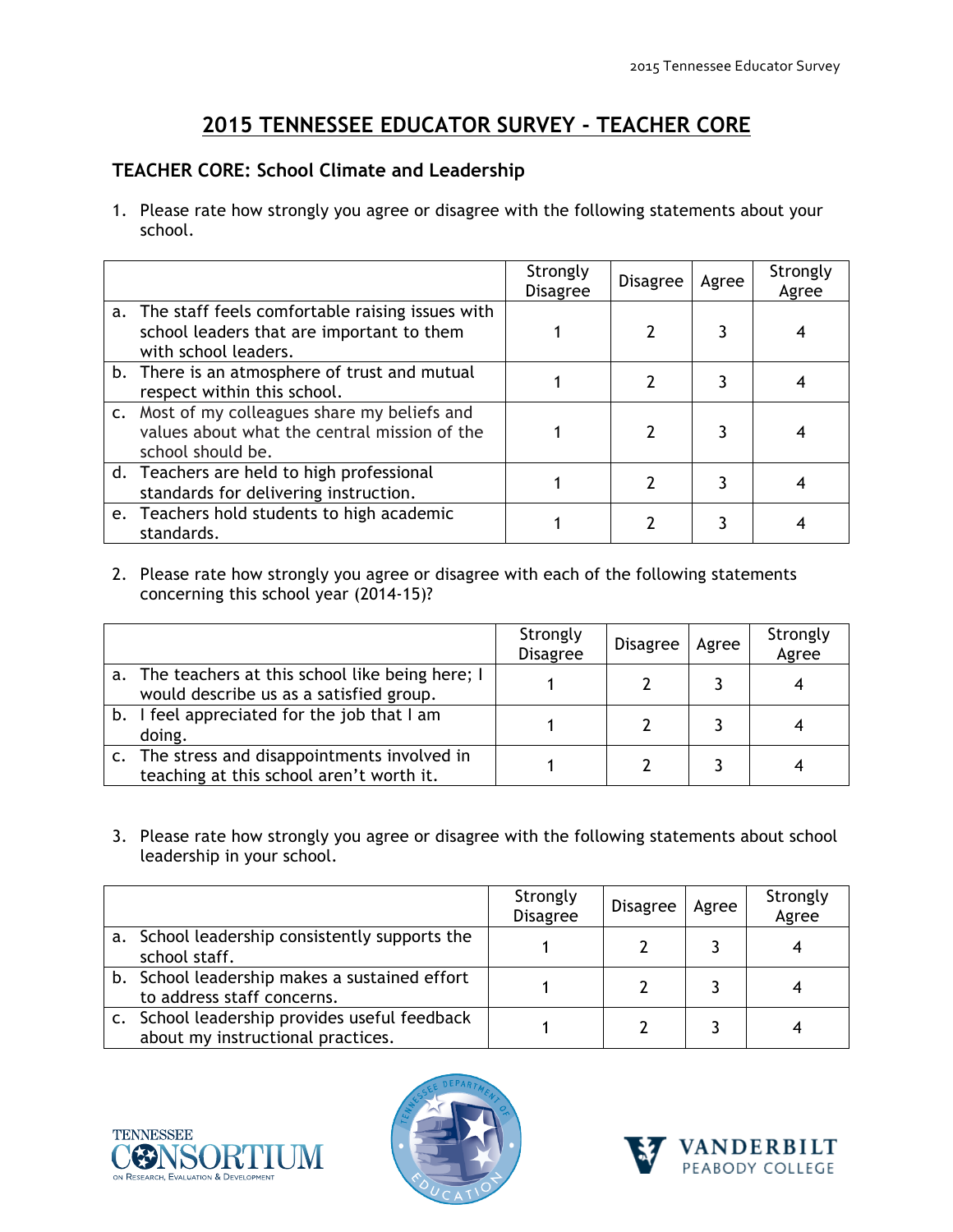4. Please rate how strongly you agree or disagree with the following statements about teacher leadership in your school.

|                |                                                                                                          | Strongly<br><b>Disagree</b> | Disagree | Agree | Strongly<br>Agree |
|----------------|----------------------------------------------------------------------------------------------------------|-----------------------------|----------|-------|-------------------|
| a.             | Teachers have autonomy to make decisions<br>about instruction (e.g. pacing, materials, and<br>pedagogy). |                             |          |       |                   |
|                | b. Teachers are encouraged to participate in<br>school leadership roles.                                 |                             |          |       |                   |
| $\mathsf{C}$ . | Teachers have an appropriate level of<br>influence on decision-making.                                   |                             |          |       |                   |

5. Please rate how strongly you agree or disagree with the following statements about the use of time in your school.

|    |                                                                                    | Strongly<br>Disagree | <b>Disagree</b> | Agree | Strongly<br>Agree |
|----|------------------------------------------------------------------------------------|----------------------|-----------------|-------|-------------------|
| a. | Teachers are allowed to focus on educating<br>students with minimal interruptions. |                      |                 |       |                   |
|    | b. The planning time provided for teachers in<br>my school is sufficient.          |                      |                 |       |                   |
|    | c. School leaders protect instructional time.                                      |                      |                 |       |                   |





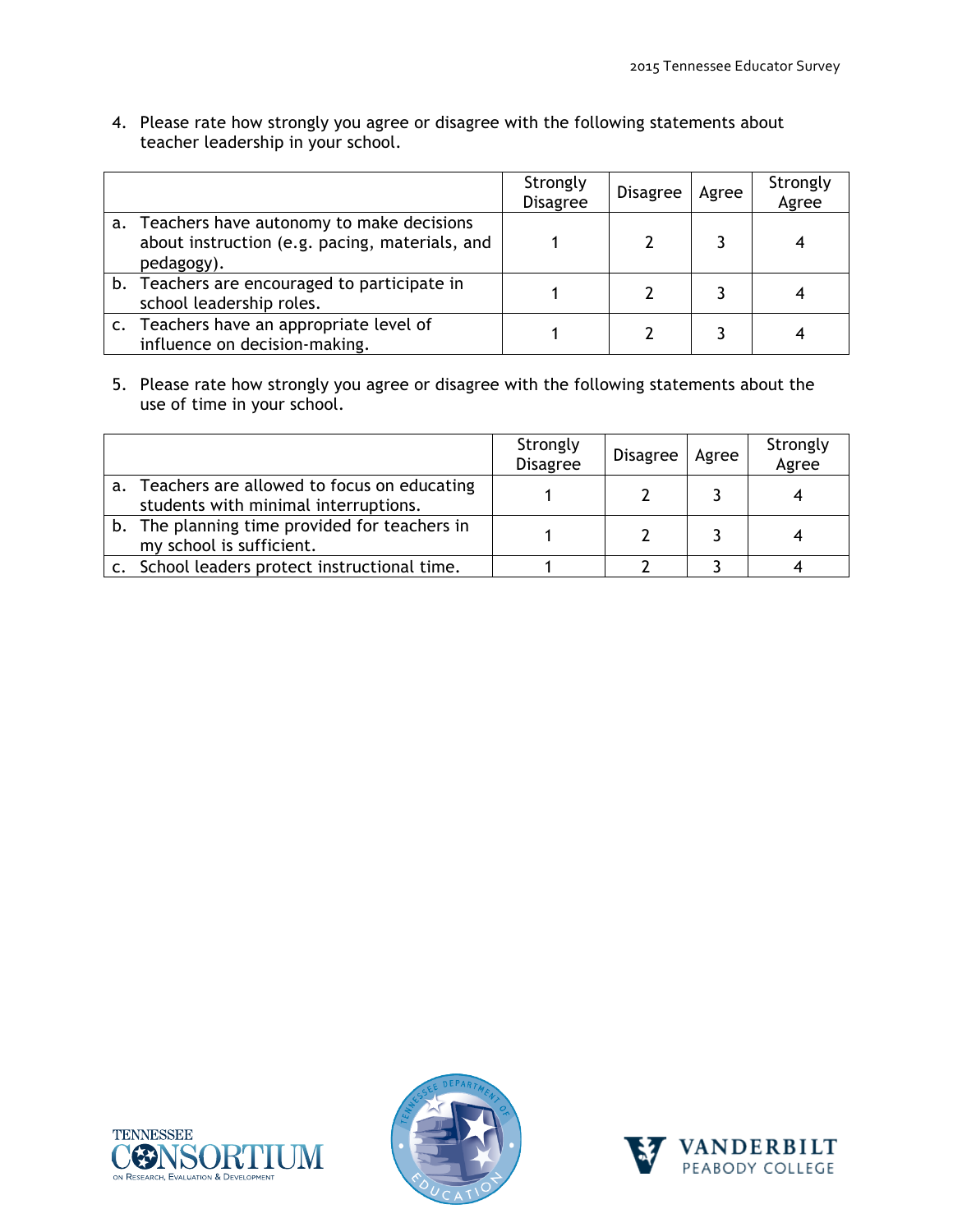# **TEACHER CORE: Instructional Practice**

### 6. How true are the following statements?

|    |                                                                                                                         | <b>Not</b><br>At<br>All | A<br>Little    | Somewhat | Mostly | Completely | NA |
|----|-------------------------------------------------------------------------------------------------------------------------|-------------------------|----------------|----------|--------|------------|----|
| a. | I make sure students know what<br>they are supposed to learn at the<br>start of each lesson.                            |                         | $\overline{2}$ | 3        | 4      | 5.         |    |
|    | b. Whenever we begin something new,<br>I make sure students know how it<br>fits in with what they've learned<br>before. |                         | 2              | 3        | 4      | 5          |    |
|    | c. I create individual learning goals for<br>each student.                                                              |                         | $\overline{2}$ | 3        | 4      | 5          |    |
| d. | I review student learning goals with<br>a peer, coach, or administrator.                                                |                         | 2              | 3        | 4      | 5          | 6  |
| e. | I show students how much progress<br>they are making toward their<br>learning goals.                                    |                         | 2              |          | 4      | 5          |    |
|    | f. I celebrate student success in<br>making progress toward learning<br>goals.                                          |                         | 2              |          | 4      | 5          |    |

7. How often do your students engage in the following?

|                                                                             | A Few<br>Times a<br>Year | Once a<br>Month | Once a<br>Week | Almost<br>Every Day |
|-----------------------------------------------------------------------------|--------------------------|-----------------|----------------|---------------------|
| a. Activities of their own choosing, related<br>to the course               |                          |                 |                |                     |
| b. Assignments specifically designed to<br>help them become better thinkers |                          |                 |                |                     |
| c. Assignments differentiated to address<br>individual student needs        |                          |                 |                |                     |
| d. Working on a similar task in pairs or in a<br>small group                |                          |                 |                |                     |
| e. Working on different tasks in small<br>groups (e.g., centers)            |                          |                 |                |                     |
| f. Engaging in classroom discussion beyond<br>call-on and respond           |                          |                 |                |                     |





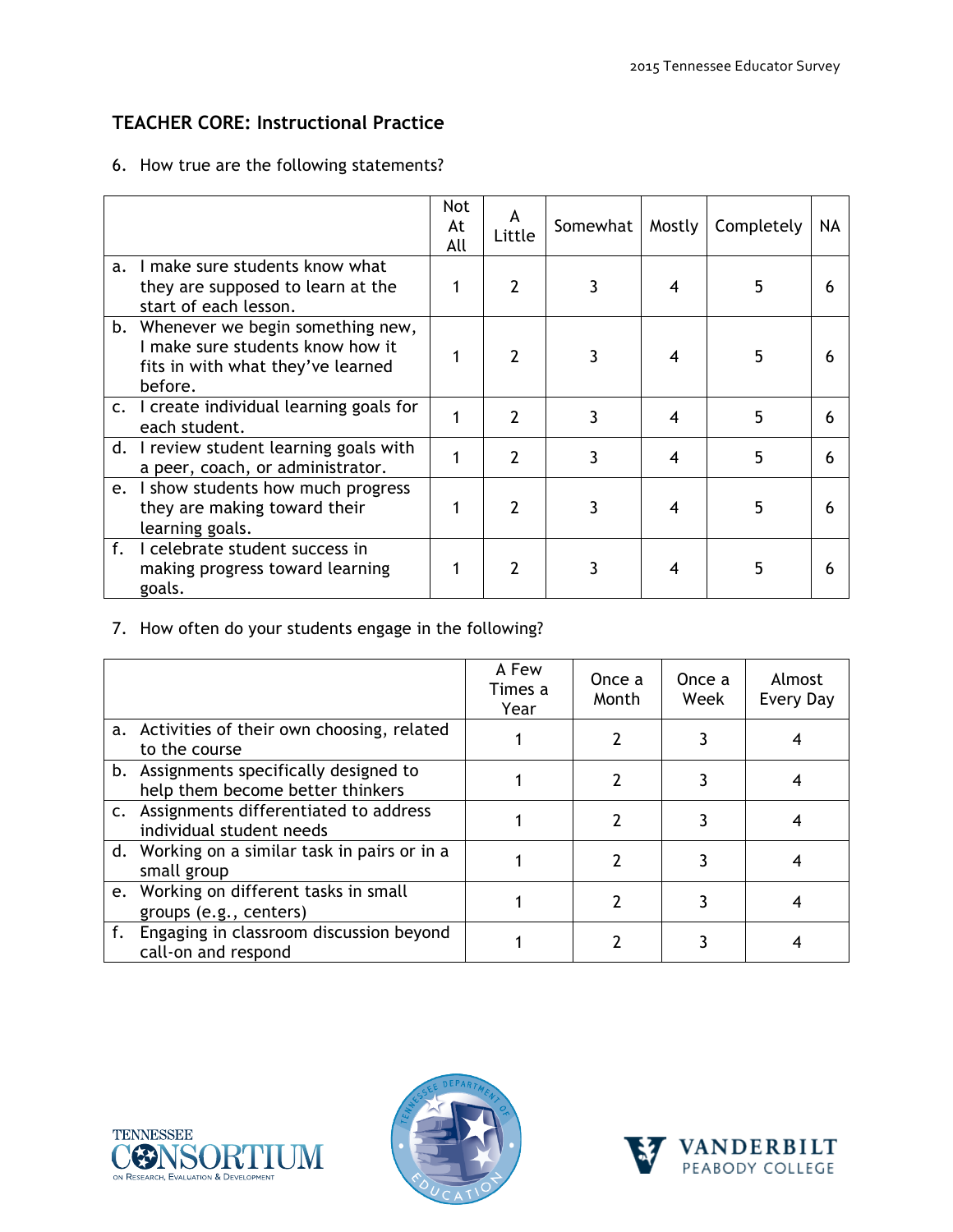8. In a typical day, how much time do you spend …

|                                         | 5% or<br>Less | $6% -$<br>10% | $11% -$<br>20% | $21% -$<br>50% | More than<br>50% |
|-----------------------------------------|---------------|---------------|----------------|----------------|------------------|
| Lecturing<br>a.                         |               |               |                |                |                  |
| b. Whole-class discussion               |               |               |                |                |                  |
| c. Small group work                     |               |               |                |                |                  |
| d. Modeling                             |               |               |                |                |                  |
| e. Hands-on activities                  |               |               |                |                |                  |
| f. Formative or Summative<br>Assessment |               |               |                |                |                  |

9. How often do you use educational technology resources for the following purposes?

|               |                                                                           | <b>Not</b><br>at All | A Few<br>Times a<br>Year | Once a<br>Month | Once a<br>Week | Almost<br>Every Day |
|---------------|---------------------------------------------------------------------------|----------------------|--------------------------|-----------------|----------------|---------------------|
|               | a. Creating lessons                                                       |                      |                          |                 |                |                     |
|               | b. Delivering lessons (e.g. online<br>modules)                            |                      |                          |                 |                |                     |
| $C_{\bullet}$ | Diagnosing students' learning<br>needs                                    |                      |                          |                 |                |                     |
|               | d. Delivering interventions                                               |                      |                          |                 |                |                     |
|               | e. Enhancing classroom interaction<br>(e.g. smart boards, clickers, etc.) |                      |                          |                 |                |                     |





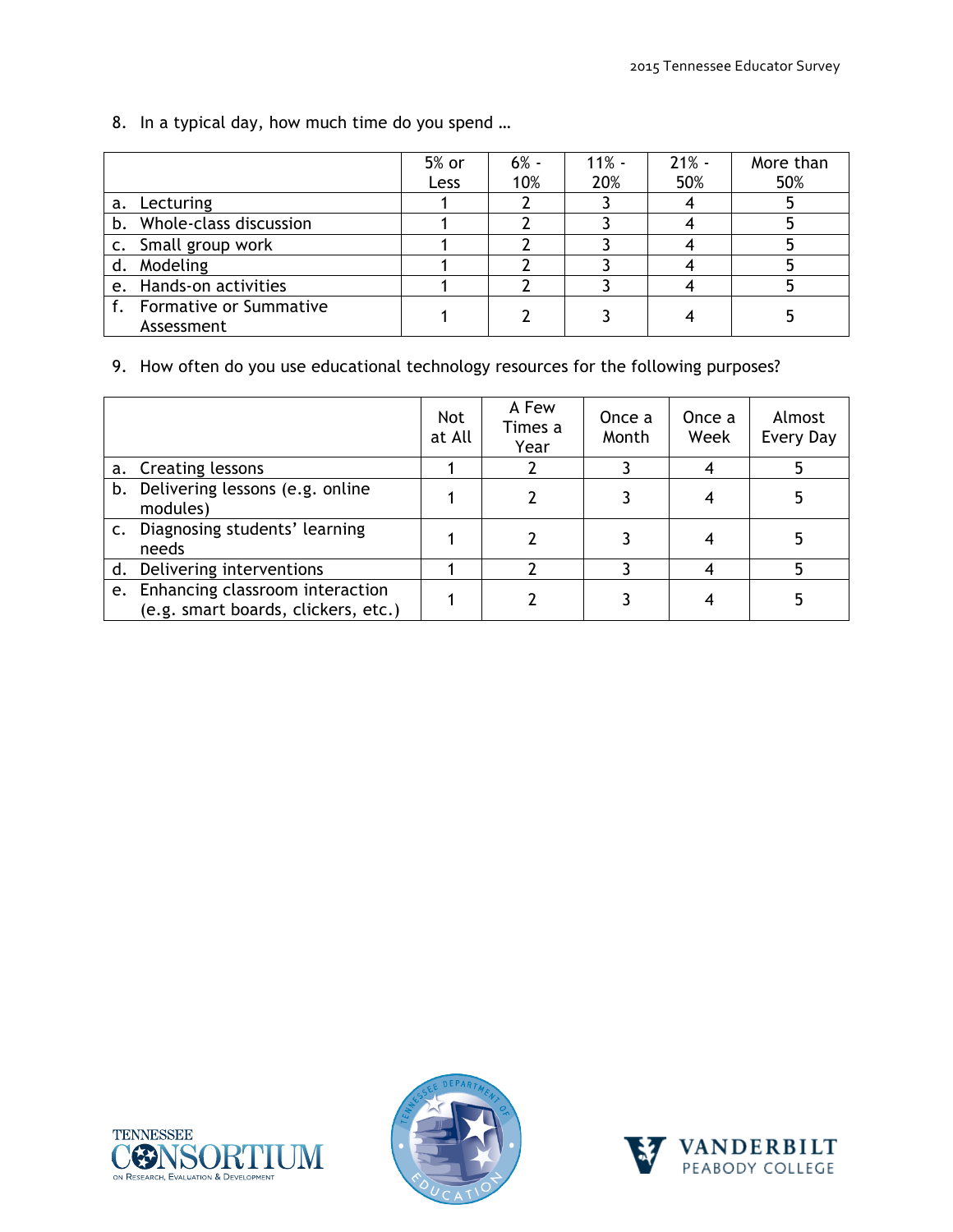## **TEACHER CORE: Teacher Evaluation**

10. Please indicate how strongly you agree or disagree with each of the following statements about the teacher evaluation process used in your school during this school year (2014- 2015).

|             |                                                                                                                              | Strongly<br><b>Disagree</b> | <b>Disagree</b> | Agree | Strongly<br>Agree |
|-------------|------------------------------------------------------------------------------------------------------------------------------|-----------------------------|-----------------|-------|-------------------|
| $a_{\cdot}$ | Indicators from the teacher observation rubric<br>are often referenced in informal discussions<br>between teachers.          |                             |                 |       |                   |
|             | b. Indicators from the teacher observation rubric<br>are often referenced in formal meetings<br>where teaching is discussed. |                             |                 |       |                   |
|             | c. The processes used to conduct my teacher<br>evaluation are fair to me.                                                    |                             |                 |       |                   |
|             | d. In general, the teacher evaluation process<br>used in my school has led to improvements in<br>my teaching.                |                             |                 |       |                   |
|             | e. In general, the teacher evaluation process<br>used in my school has led to improvements in<br>student learning.           |                             |                 |       |                   |

- 11. During this school year (2014-2015), feedback that I received from my evaluator was focused . . .
	- a. More on helping me improve my teaching than making a judgment about my performance.
	- b. More on making a judgment about my performance than helping me improve my teaching.
	- c. Equally focused on helping me improve my teaching and making a judgment about my performance.





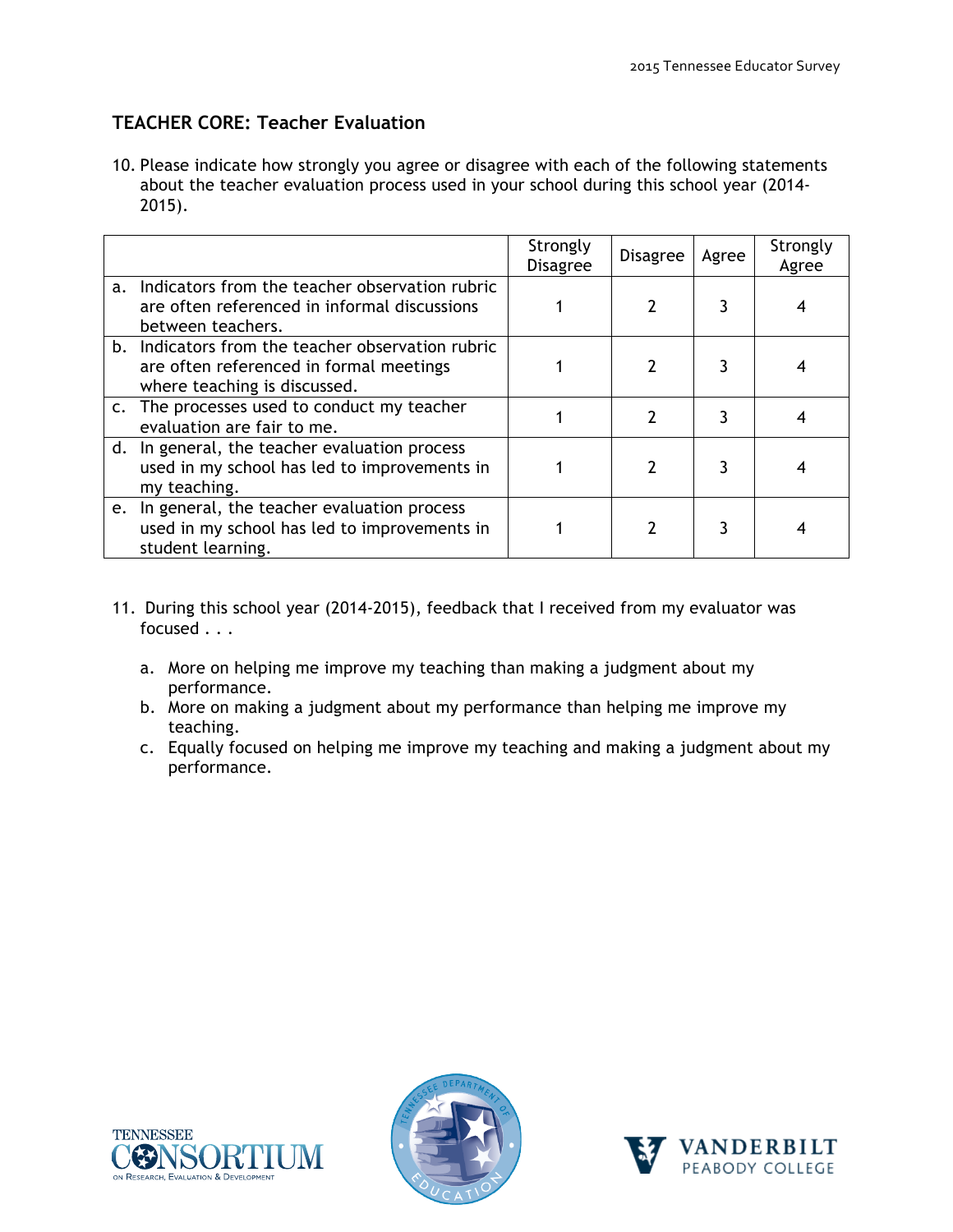## **TEACHER CORE: Instructional Improvement**

12. The areas of instructional practice from your teacher evaluation rubric are listed below. Please select the area that you tried to improve the most during the 2014-2015 school year. (Choose one) [List of areas from evaluation rubric]

PLEASE NOTE: Participants are directed to the appropriate set of indicators based on which evaluation model is used within their district.

13. You have just selected an area in which you tried to improve this year. To what extent was each of the following important in identifying this area as the main area for improvement?

|    |                                             | <b>Not</b> | Somewhat  | Very      |
|----|---------------------------------------------|------------|-----------|-----------|
|    |                                             | Important  | Important | Important |
| a. | Last year's summative evaluation scores     |            |           |           |
|    | b. Feedback received as part of the teacher |            |           |           |
|    | observation process                         |            |           |           |
|    | c. Informal feedback from school leaders    |            |           |           |
|    | d. Informal feedback from other teachers    |            |           |           |
|    | e. Feedback from students and parents       |            |           |           |
|    | f. Student performance on state tests       |            |           |           |
|    | g. Student performance on district tests    |            |           |           |
|    | h. Student performance on your own tests    |            |           |           |
|    | Your own professional judgment              |            |           |           |

14. To what extent did each of the following contribute to your improvement in this area?

|         |                                                                                                          | Did Not<br>Help | Helped<br>Somewhat | Helped<br>Significantly |
|---------|----------------------------------------------------------------------------------------------------------|-----------------|--------------------|-------------------------|
|         | a. Professional development (state or district<br>training, workshops, college courses)                  |                 |                    |                         |
|         | b. Collaboration with other teachers                                                                     |                 |                    |                         |
|         | c. Suggestions and guidance from school<br>leadership                                                    |                 |                    |                         |
|         | d. Help from support staff (counselors,<br>instructional coaches and mentors, curriculum<br>specialists) |                 |                    |                         |
| $e_{1}$ | Online resources                                                                                         |                 |                    |                         |
|         | Self-reflection                                                                                          |                 |                    |                         |

15. How much do you think your performance this area improved over the last year?

- a. No improvement
- b. Some improvement
- c. A great deal of improvement
- d. Not sure





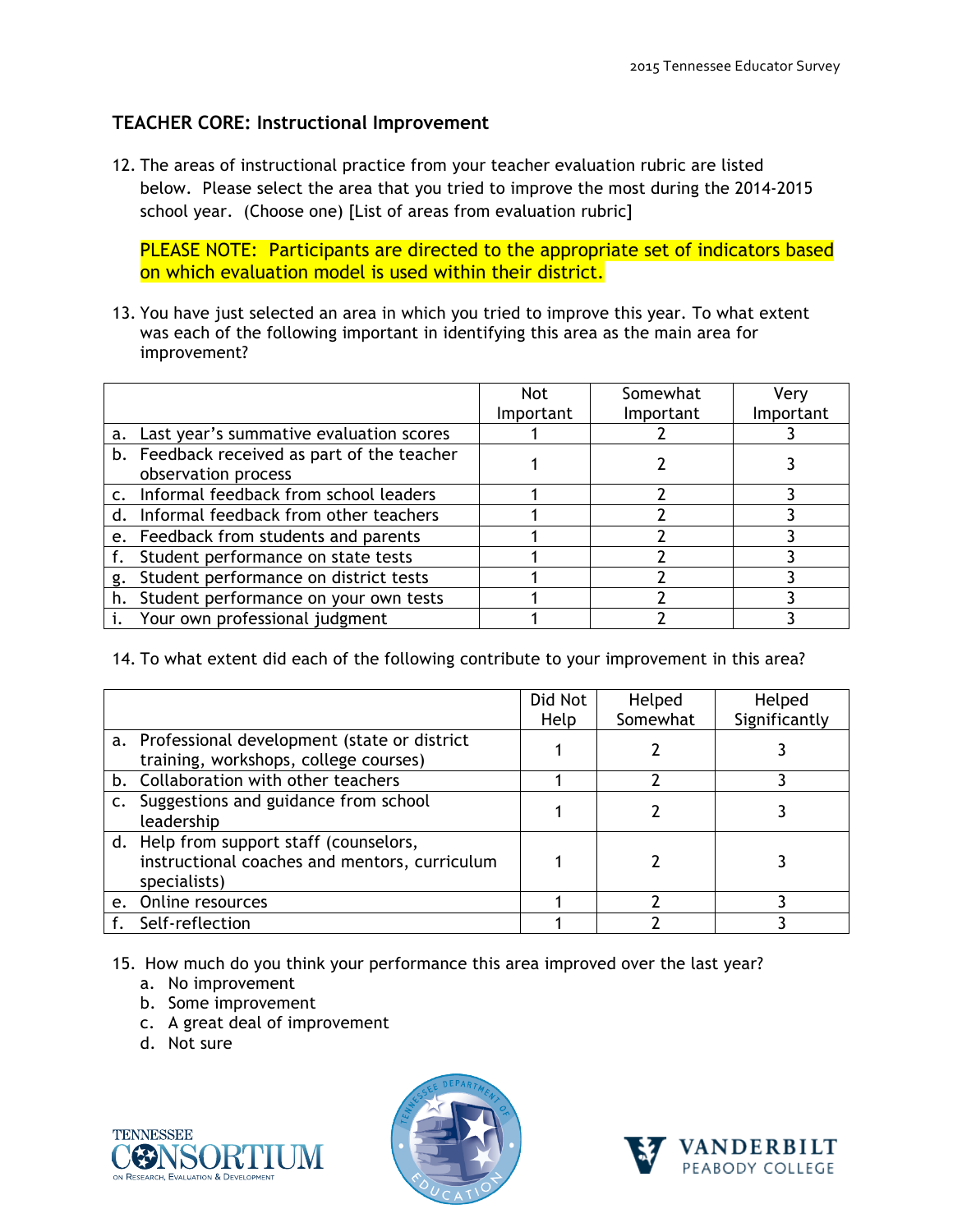## **TEACHER CORE: State Initiatives**

16. Think about any training you have received from the Tennessee Department of Education. To what extent do you agree or disagree with the following statement?

|                                                                                     | Strongly<br><b>Disagree</b> | <b>Disagree</b> | Agree | Strongly<br>Agree | Do Not<br>Know |
|-------------------------------------------------------------------------------------|-----------------------------|-----------------|-------|-------------------|----------------|
| believe that the teacher training<br>provided by the TDOE has proven<br>beneficial. |                             |                 |       |                   |                |

17. To what extent do you agree or disagree with the following statement about Response to Intervention  $(RTI^2)$ ?

|                                                                                      | Strongly<br><b>Disagree</b> | Disagree | Agree | Strongly<br>Agree | Do Not<br>Know |
|--------------------------------------------------------------------------------------|-----------------------------|----------|-------|-------------------|----------------|
| believe that students will benefit<br>from the $RTI2$ framework for<br>intervention. |                             |          |       |                   |                |